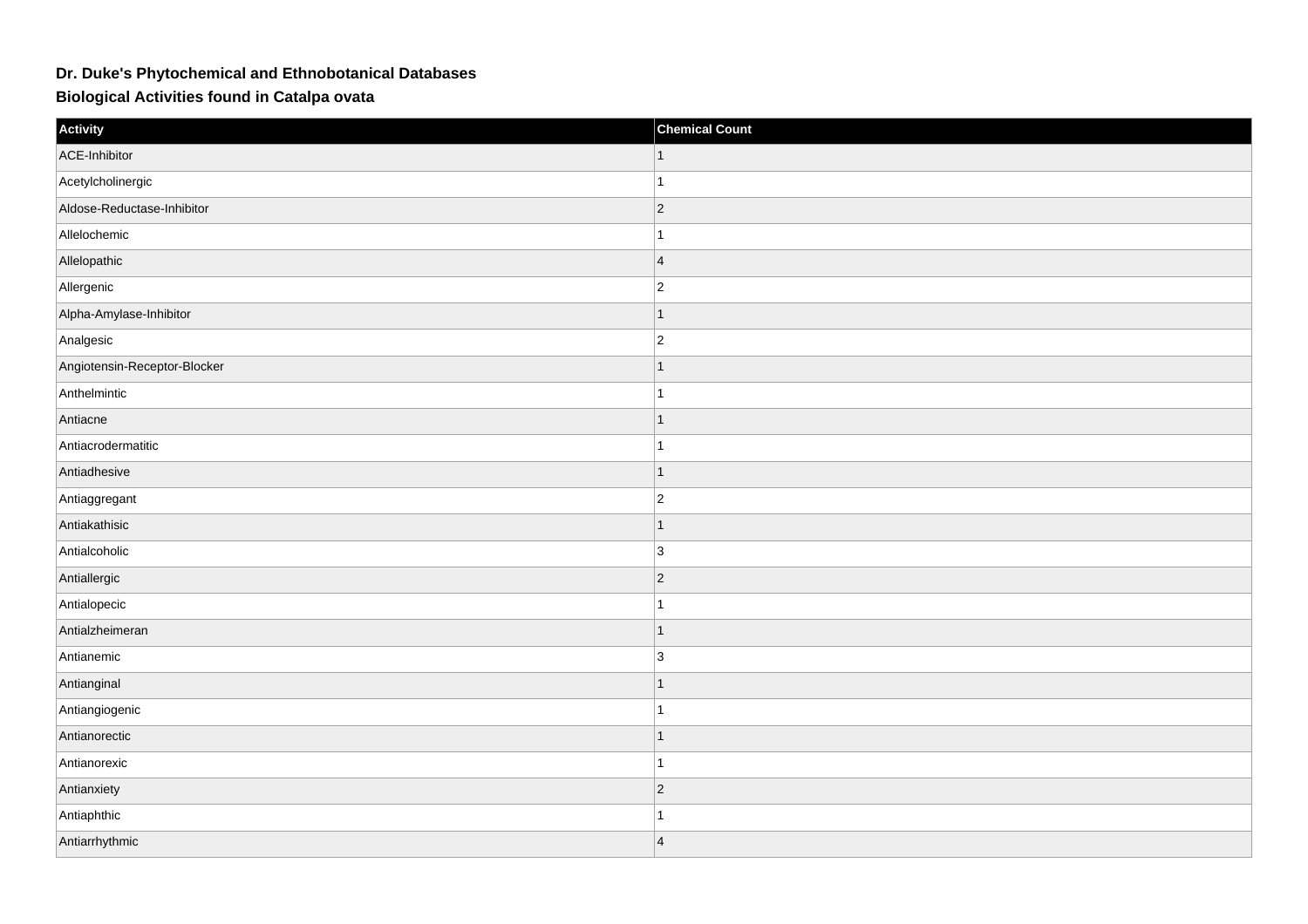| Activity                 | <b>Chemical Count</b>    |
|--------------------------|--------------------------|
| Antiarthritic            | $\overline{4}$           |
| Antiasthmatic            |                          |
| Antiatherosclerotic      | $\overline{3}$           |
| Antibacterial            | $\overline{5}$           |
| AntiBPH                  | 1                        |
| Anticalculic             |                          |
| Anticancer               | $\overline{c}$           |
| Anticancer (Colon)       |                          |
| Anticancer (Forestomach) |                          |
| Anticancer (Liver)       | 1                        |
| Anticancer (Skin)        | 1                        |
| Anticanker               | 2                        |
| Anticarcinogenic         |                          |
| Anticataract             |                          |
| Anticephalagic           |                          |
| AntiCFS                  | 1                        |
| Anticheilitic            | 1                        |
| Anticlastogen            | $\overline{\phantom{a}}$ |
| Anticlimacteric          | $\overline{2}$           |
| Anticoagulant            |                          |
| Anticoeliac              |                          |
| Anticold                 | $\overline{\phantom{a}}$ |
| Anticolitic              |                          |
| Anticonvulsant           | $\overline{\phantom{a}}$ |
| Anticoronary             | $\overline{c}$           |
| AntiCrohn's              |                          |
| Anticystitic             | 1                        |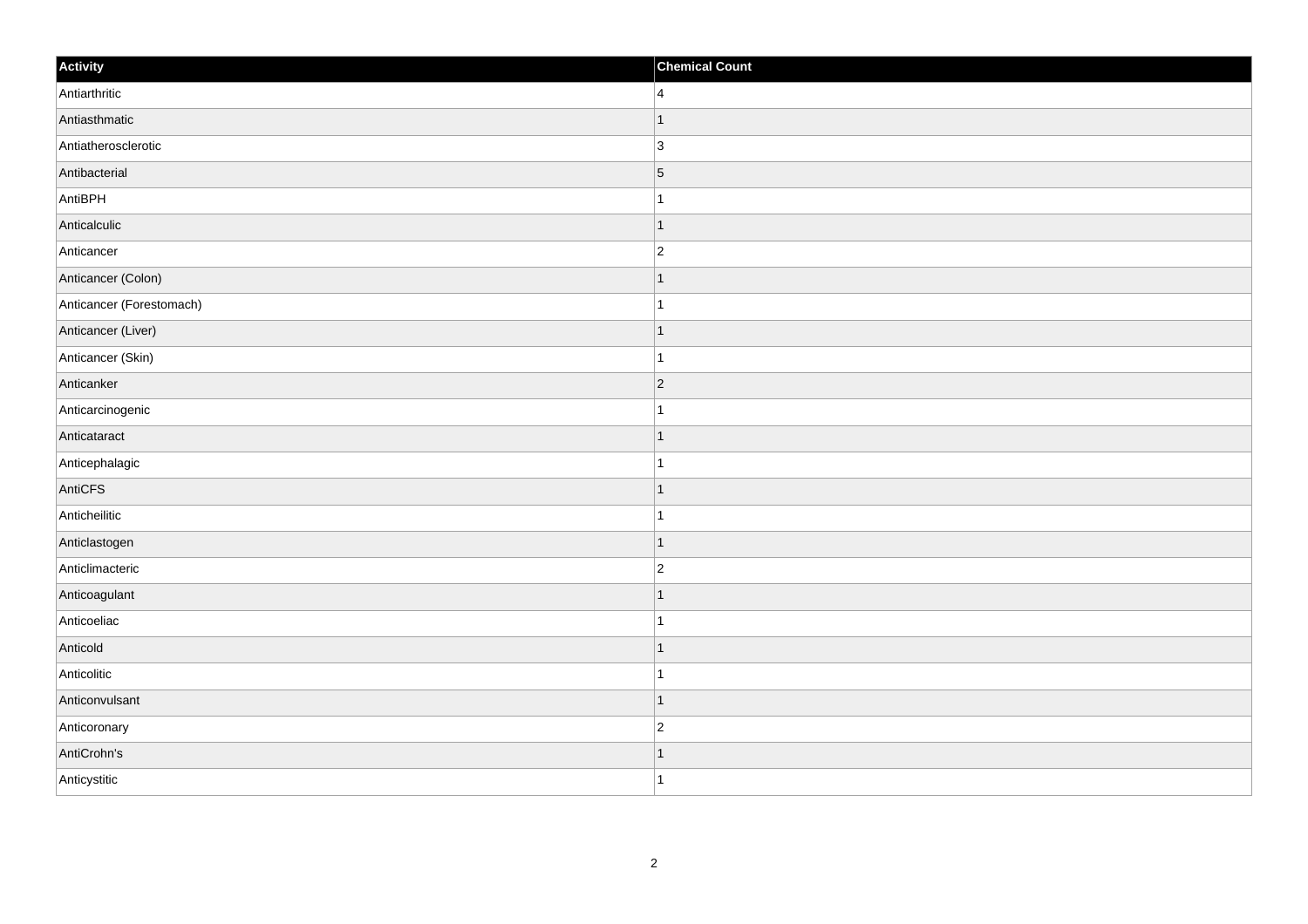| Activity            | <b>Chemical Count</b> |
|---------------------|-----------------------|
| Antidandruff        | $\vert$ 1             |
| Antidementia        | $\overline{1}$        |
| Antidepressant      | 3                     |
| Antidiabetic        | $\overline{4}$        |
| Antidiscotic        |                       |
| Antidote (Aluminum) |                       |
| Antidote (Cadmium)  | $\mathbf{1}$          |
| Antidote (Lead)     | $\mathbf{1}$          |
| Antidrepanocytic    | $\mathbf 1$           |
| Antidysgeuzic       | $\mathbf{1}$          |
| Antidyskinetic      | $\overline{1}$        |
| Antidysmenorrheic   | $\overline{c}$        |
| Antieczemic         | $\vert$ 1             |
| Antiedemic          | $\overline{c}$        |
| Antiencephalopathic |                       |
| Antiendometriotic   | $\mathbf{1}$          |
| Antienterotic       | $\mathbf 1$           |
| Antiepileptic       | 3                     |
| Antiescherichic     | $\mathbf{1}$          |
| Antiestrogenic      | $\mathbf{1}$          |
| Antifatigue         | 3                     |
| Antifeedant         | $\mathbf{1}$          |
| Antifertility       | $\mathbf 1$           |
| Antifibromyalgic    | $\mathbf{1}$          |
| Antifibrotic        | $\mathbf{1}$          |
| Antifuruncular      | -1                    |
| Antigastrotic       | 1                     |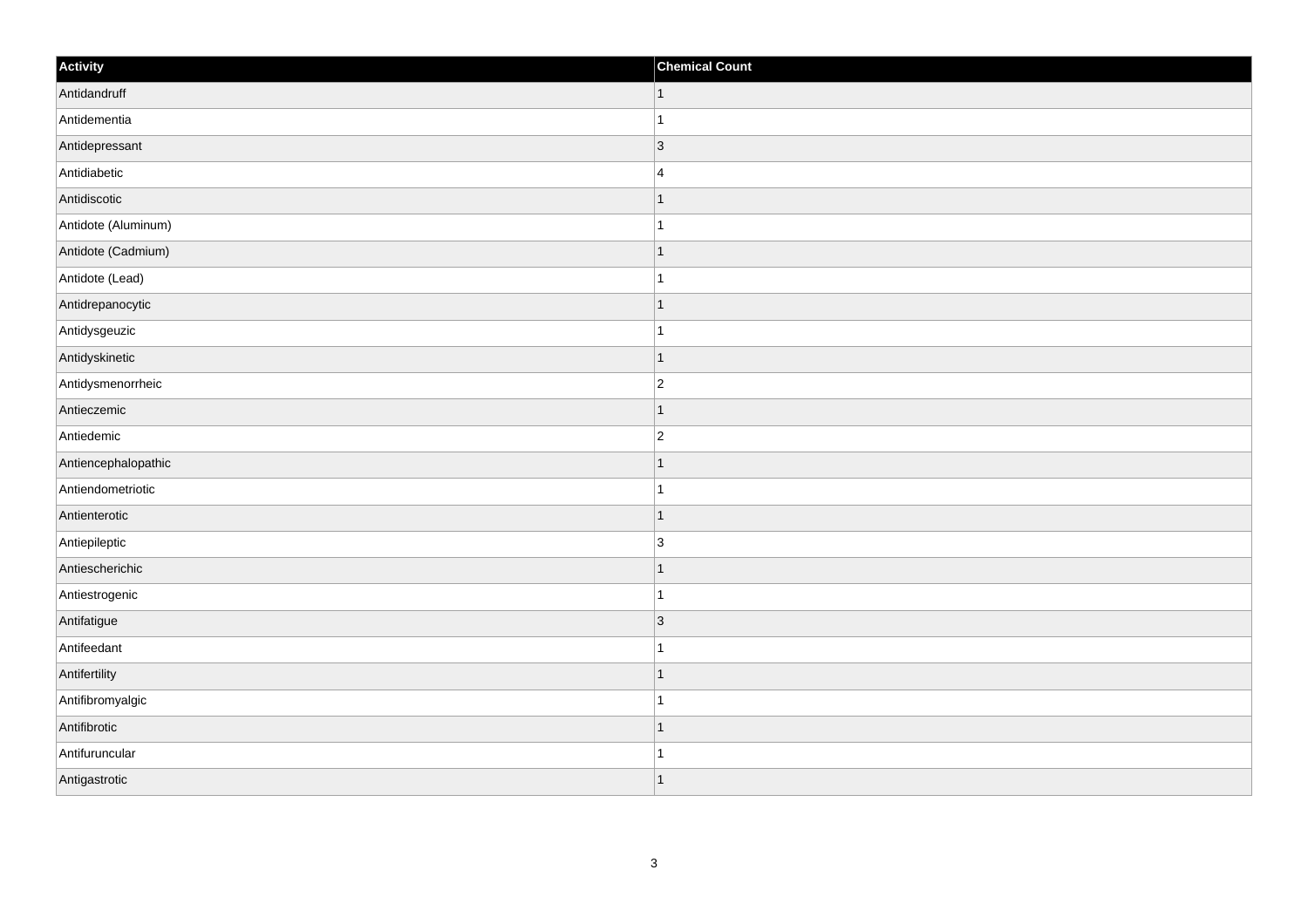| Activity          | <b>Chemical Count</b>    |
|-------------------|--------------------------|
| Antiglaucomic     | 1.                       |
| Antihangover      | 1                        |
| Antihepatotoxic   | $\overline{3}$           |
| Antiherpetic      | ∣ 1                      |
| Antiherpetic?     | $\overline{1}$           |
| AntiHIV           | f.                       |
| Antihyperkinetic  | $\overline{2}$           |
| Antihypertensive  | $\vert$ 3                |
| Antihypoglycemic  |                          |
| Antiimpotence     | 1                        |
| Antiinfective     | -1                       |
| Antiinfertility   | $\overline{\phantom{a}}$ |
| Antiinflammatory  | $\overline{4}$           |
| Antiinsomniac     | $\vert$ 3                |
| Antiketotic       |                          |
| Antilactobacillic | $\vert$ 1                |
| Antileishmanic    | -1                       |
| Antilepric        | $\overline{\phantom{a}}$ |
| Antileukemic      | $\overline{3}$           |
| Antileukonychic   | -1                       |
| Antilisteria      |                          |
| Antilithic        | $\overline{\phantom{a}}$ |
| AntiLyme          | -1                       |
| Antilymphomic     | $\overline{\phantom{a}}$ |
| Antimaculitic     | -1                       |
| Antimastalgic     | 11                       |
| Antimenopausal    | $\overline{2}$           |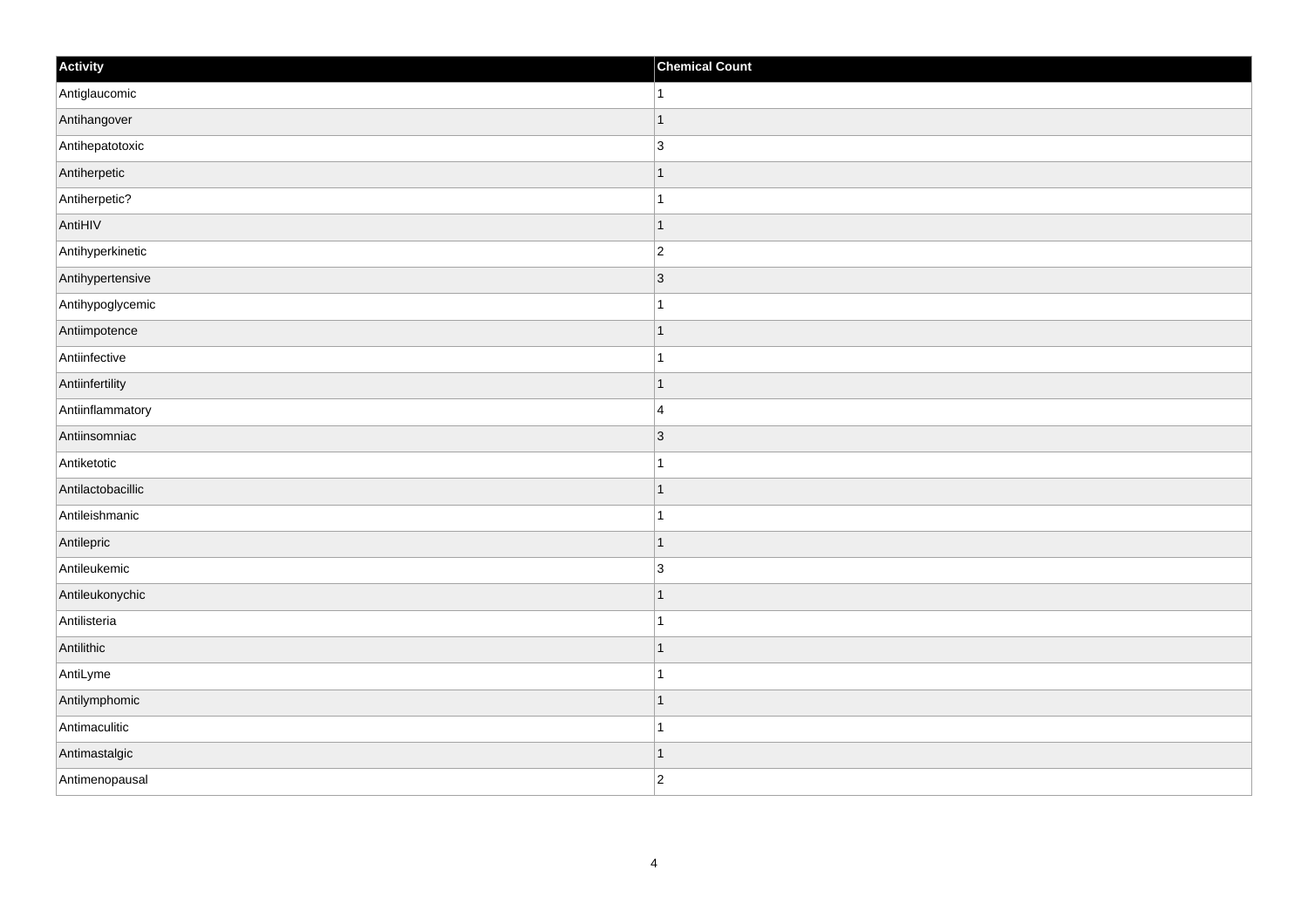| Activity                  | <b>Chemical Count</b>    |
|---------------------------|--------------------------|
| Antimenorrhagic           | $\vert$ 1                |
| Antimetastatic            |                          |
| Antimigraine              |                          |
| Antimitotic               |                          |
| Antimitral-valve-prolapse | $\overline{\phantom{a}}$ |
| AntiMS                    |                          |
| Antimutagenic             | $\overline{4}$           |
| Antineoplastic            | 1                        |
| Antinephrolytic           |                          |
| Antineuropathic           |                          |
| Antineurotic              | -1                       |
| Antinitrosaminic          | $\overline{2}$           |
| Antinyctalopic            | 1                        |
| Antiobesity               | $\overline{2}$           |
| Antiosteoporotic          | $\vert 4 \vert$          |
| Antiototic                |                          |
| Antioxidant               | $\overline{8}$           |
| Antioxidant Synergist     |                          |
| Antiperiodontitic         | $ 2\rangle$              |
| Antiperoxidant            | $\overline{3}$           |
| Antiplaque                | $\vert$ 2                |
| AntiPMS                   | $\overline{3}$           |
| Antipolio                 | 1                        |
| Antiprolactin             |                          |
| Antiprostatitic           | 1                        |
| Antiradicular             | $\overline{5}$           |
| AntiRaynaud's             |                          |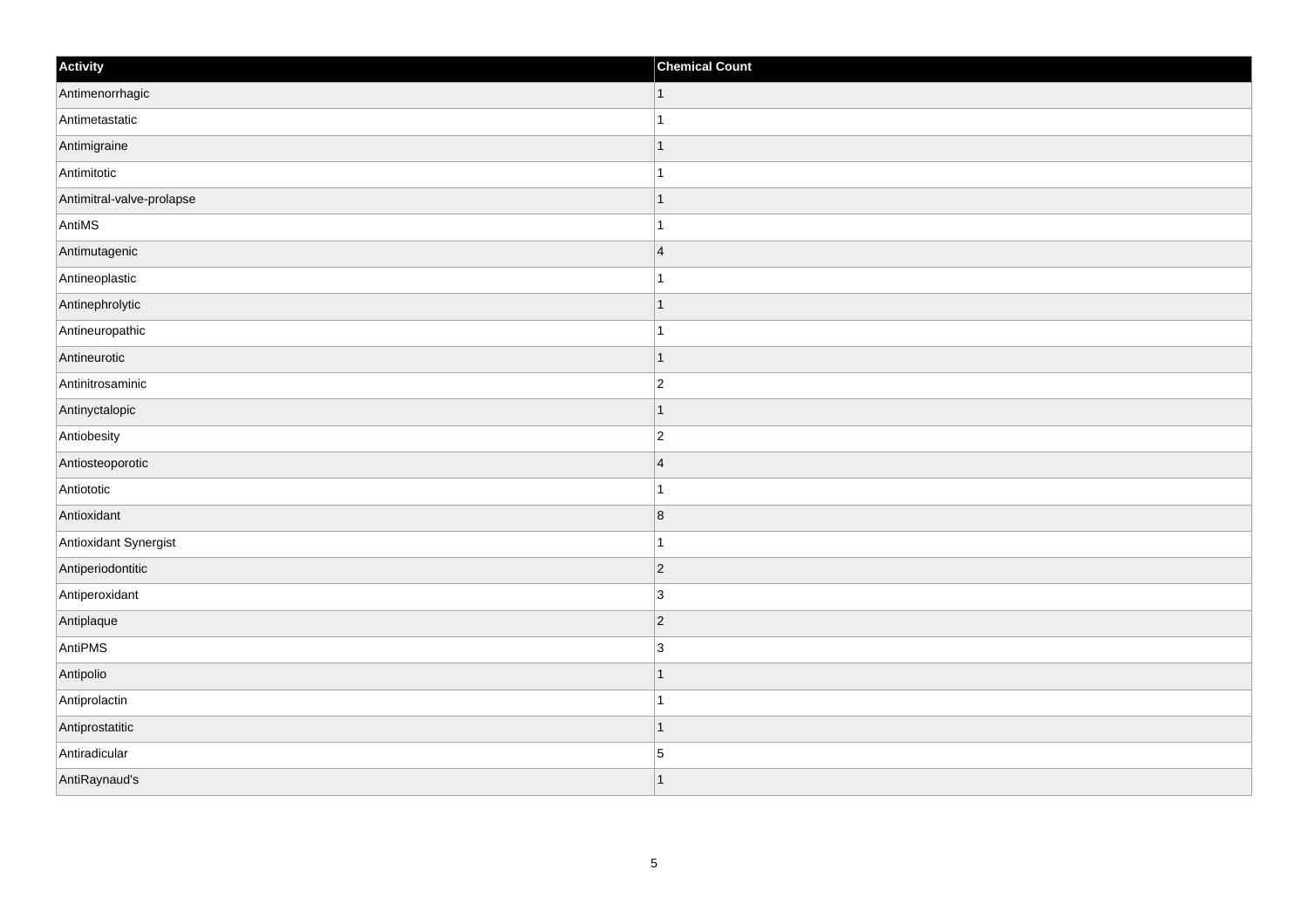| Activity                | <b>Chemical Count</b> |
|-------------------------|-----------------------|
| Antiretinopathic        | $\overline{1}$        |
| Antirheumatic           | $ 2\rangle$           |
| Antiseborrheic          |                       |
| Antiseptic              | $\overline{4}$        |
| Antiserotonin           | $\mathbf{1}$          |
| Antisickling            | 3                     |
| Antispare-Tire          | 1                     |
| Antispasmodic           | $\overline{4}$        |
| Antispasmophilic        |                       |
| Antistomatitic          | $\vert$ 1             |
| Antistress              | $\overline{c}$        |
| Antistroke              | $ 2\rangle$           |
| Antisyndrome-X          | $\overline{3}$        |
| Antithrombic            | $\mathbf 1$           |
| Antitic                 | 1                     |
| Antitinnitic            | $\vert$ 1             |
| Antitriglyceride        | $\mathbf 1$           |
| Antitrypanosomic        | 1                     |
| Antitubercular          | 1                     |
| Antitumor               | $\vert$ 5             |
| Antitumor (Colon)       | $\overline{1}$        |
| Antitumor (Forestomach) | $\vert$ 1             |
| Antitumor (Liver)       | $\mathbf 1$           |
| Antitumor (Skin)        | $\vert$ 1             |
| Antitumor-Promoter      | 3                     |
| Antiulcer               | 1                     |
| AntiUTI                 | $\overline{1}$        |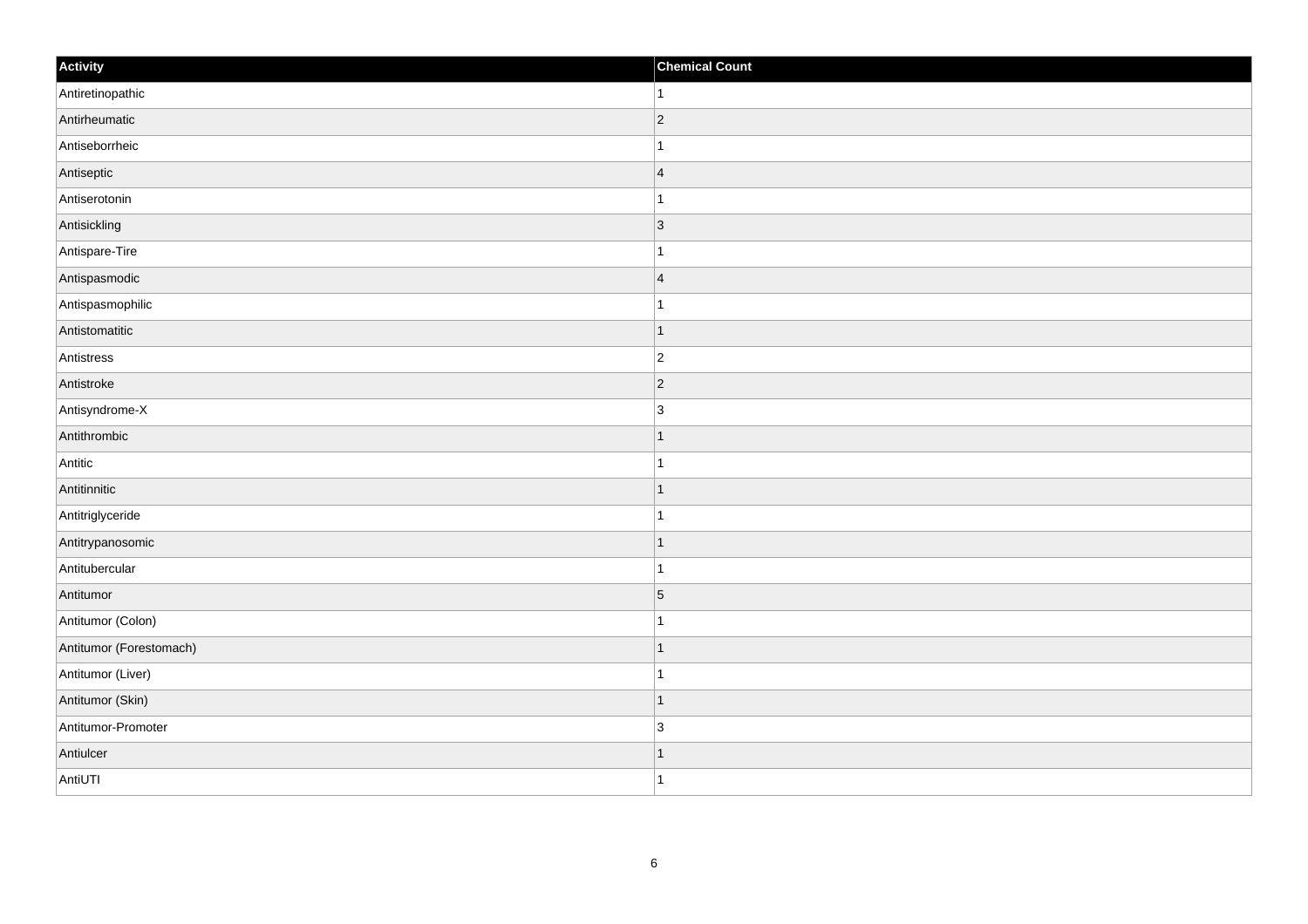| Activity                | <b>Chemical Count</b> |
|-------------------------|-----------------------|
| Antivaricose            | $\vert$ 1             |
| Antiviral               | $\overline{2}$        |
| Antiviral?              |                       |
| Antiyeast               |                       |
| Anxiolytic              | $\overline{3}$        |
| Arteriodilator          |                       |
| Ascaricide              | -1                    |
| Astringent              | -1                    |
| Bacteristat             |                       |
| Beta-Blocker            |                       |
| Calcium-Antagonist      |                       |
| Calcium-Channel-Blocker |                       |
| Cancer-Preventive       | $\overline{5}$        |
| Candidicide             | $\overline{2}$        |
| Cardiac                 |                       |
| Cardioprotective        | $\overline{c}$        |
| Cardiotoxic             |                       |
| Cathartic               |                       |
| Chemopreventive         | -1                    |
| Cholagogue              | 1                     |
| Choleretic              | $\overline{4}$        |
| CNS-Depressant          |                       |
| Collagenic              |                       |
| Copper-Antagonist       |                       |
| Cytotoxic               | -1                    |
| Deodorant               | -1                    |
| Detoxicant (Alcohol)    | 1                     |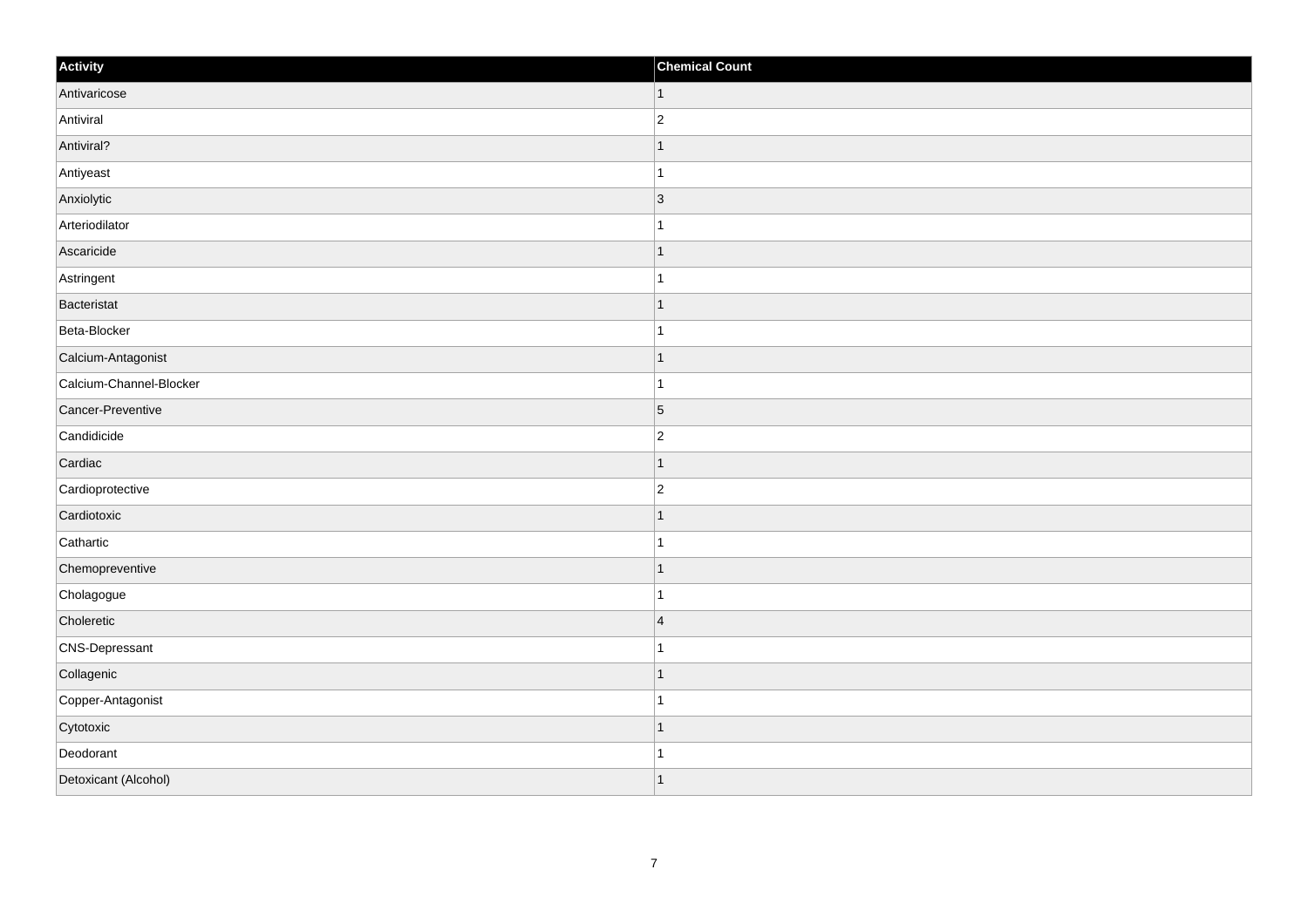| Activity            | <b>Chemical Count</b> |
|---------------------|-----------------------|
| Diagnostic          | 1                     |
| Diaphoretic?        |                       |
| Disinfectant        |                       |
| Diuretic            | $\overline{4}$        |
| Dye                 | 1                     |
| Ergogenic           | f.                    |
| FLavor              | $\overline{c}$        |
| Fungicide           | $\overline{4}$        |
| Fungistat           |                       |
| Hemostat            | -1                    |
| Hepatoprotective    | 1                     |
| Hepatotropic        |                       |
| Herbicide           |                       |
| Hydrocholerectic    |                       |
| Hyperglycemic       |                       |
| Hypertensive        | 1                     |
| Hypocholesterolemic | $\overline{2}$        |
| Hypoglycemic        |                       |
| Hypolipidemic       |                       |
| Hypotensive         | $\vert$ 4             |
| Hypothermic         | -1                    |
| Immunomodulator     | $\vert$ 2             |
| Immunostimulant     | $\overline{2}$        |
| Immunosuppressant   | $\overline{4}$        |
| Insectifuge         | -1                    |
| Insectifuge?        | -1                    |
| Insectiphile        | $\overline{1}$        |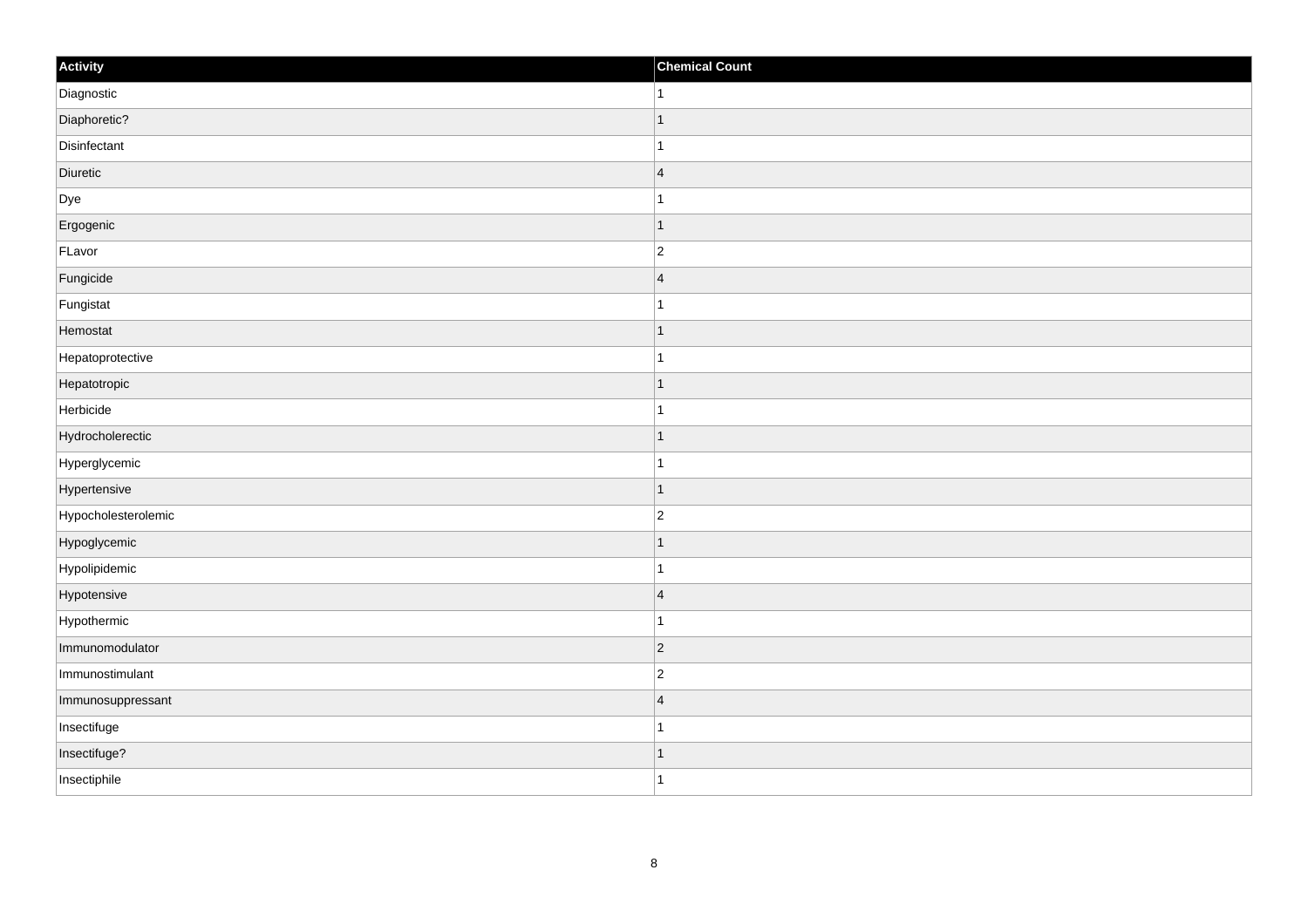| Activity                          | <b>Chemical Count</b> |
|-----------------------------------|-----------------------|
| Insulinogenic                     | $ 2\rangle$           |
| Irritant                          | $\mathbf 2$           |
| Laxative                          | $ 3\rangle$           |
| Laxative?                         | $\mathbf{1}$          |
| Leptingenic                       | $\overline{1}$        |
| Lipoxygenase-Inhibitor            | $\overline{1}$        |
| Litholytic                        | $ 2\rangle$           |
| Memory-Enhancer                   | $\mathbf{1}$          |
| Metal-Chelator                    | $\overline{1}$        |
| Mucogenic                         | $\mathbf{1}$          |
| Mycobactericide                   | $\overline{1}$        |
| Myorelaxant                       | $\overline{1}$        |
| Natriuretic                       | $\mathbf{1}$          |
| Neurotransmitter                  | $\mathbf{1}$          |
| NF-kB-Inhibitor                   | $\overline{1}$        |
| Odontolytic                       | $\mathbf{1}$          |
| Ornithine-Decarboxylase-Inhibitor | $\overline{1}$        |
| Perfumery                         | $\overline{1}$        |
| Pesticide                         | $6\overline{6}$       |
| Phagocytotic                      | $\overline{1}$        |
| Phytoalexin                       | $\overline{1}$        |
| Preservative                      | $\mathbf{1}$          |
| Prooxidant                        | $\mathbf{1}$          |
| Prostaglandigenic                 | 3                     |
| Prostaglandin-Synthesis-Inhibitor | $ 2\rangle$           |
| Refrigerant                       | -1                    |
| Secretogogue                      | $\mathbf{1}$          |